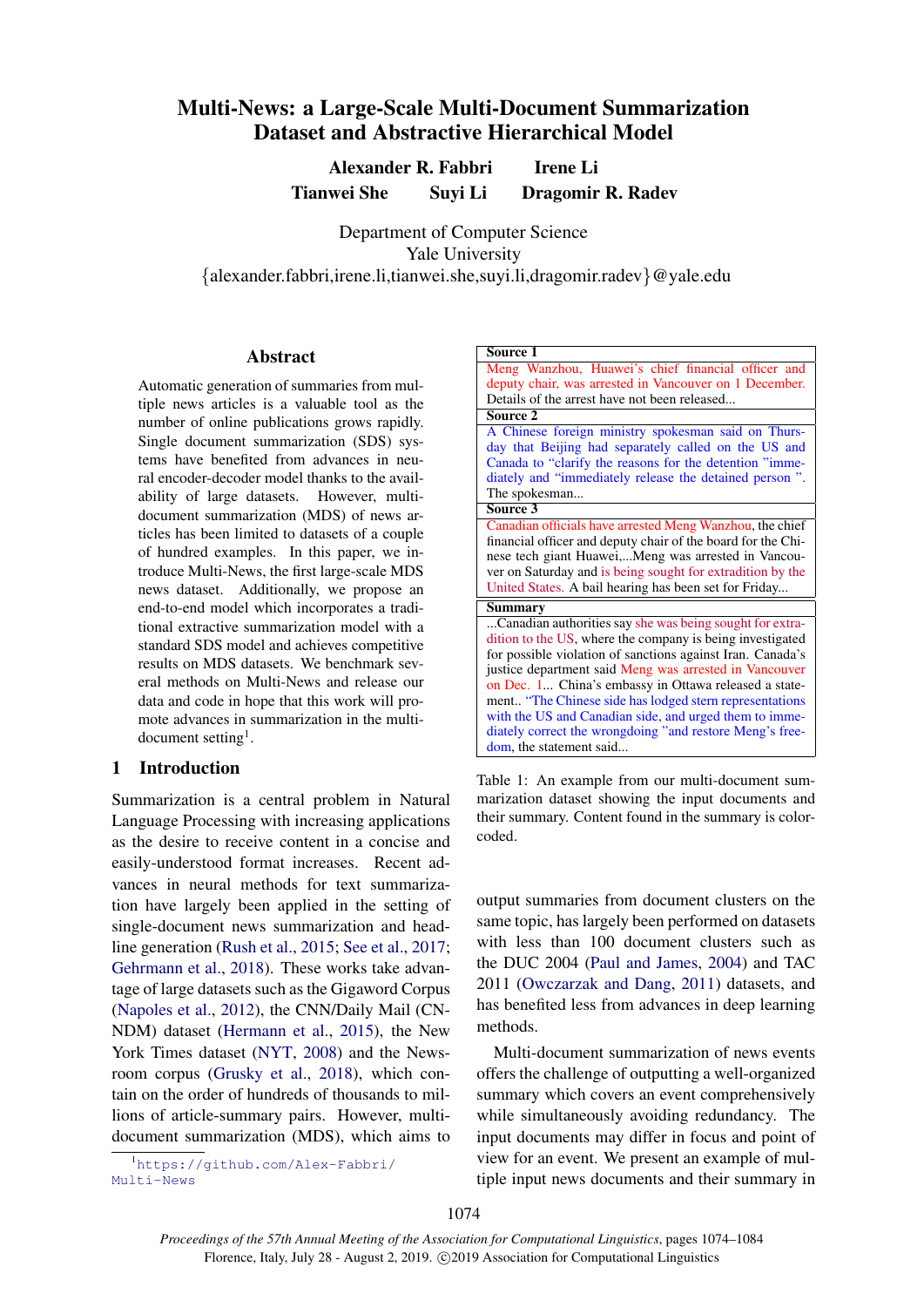Figure [1.](#page-0-1) The three source documents discuss the same event and contain overlaps in content: the fact that *Meng Wanzhou was arrested* is stated explicitly in Source 1 and 3 and indirectly in Source 2. However, some sources contain information not mentioned in the others which should be included in the summary: Source 3 states that *(Wanzhou) is being sought for extradition by the US* while only Source 2 mentioned *the attitude of the Chinese side*.

Recent work in tackling this problem with neural models has attempted to exploit the graph structure among discourse relations in text clusters [\(Yasunaga et al.,](#page-10-2) [2017\)](#page-10-2) or through an auxiliary text classification task [\(Cao et al.,](#page-8-2) [2017\)](#page-8-2). Additionally, a couple of recent papers have attempted to adapt neural encoder decoder models trained on single document summarization datasets to MDS [\(Lebanoff et al.,](#page-9-5) [2018;](#page-9-5) [Baumel et al.,](#page-8-3) [2018;](#page-8-3) [Zhang](#page-10-3) [et al.,](#page-10-3) [2018b\)](#page-10-3).

However, data sparsity has largely been the bottleneck of the development of neural MDS systems. The creation of large-scale multi-document summarization dataset for training has been restricted due to the sparsity and cost of humanwritten summaries. [Liu et al.](#page-9-6) [\(2018\)](#page-9-6) trains abstractive sequence-to-sequence models on a large corpus of Wikipedia text with citations and search engine results as input documents. However, no analogous dataset exists in the news domain. To bridge the gap, we introduce Multi-News, the first large-scale MDS news dataset, which contains 56,216 articles-summary pairs. We also propose a hierarchical model for neural abstractive multi-document summarization, which consists of a pointer-generator network [\(See et al.,](#page-10-1) [2017\)](#page-10-1) and an additional Maximal Marginal Relevance (MMR) [\(Carbonell and Goldstein,](#page-8-4) [1998\)](#page-8-4) module that calculates sentence ranking scores based on relevancy and redundancy. We integrate sentence-level MMR scores into the pointergenerator model to adapt the attention weights on a word-level. Our model performs competitively on both our Multi-News dataset and the DUC 2004 dataset on ROUGE scores. We additionally perform human evaluation on several system outputs.

Our contributions are as follows: We introduce the first large-scale multi-document summarization datasets in the news domain. We propose an end-to-end method to incorporate MMR into pointer-generator networks. Finally, we bench-

mark various methods on our dataset to lay the foundations for future work on large-scale MDS.

## 2 Related Work

Traditional non-neural approaches to multidocument summarization have been both extractive [\(Carbonell and Goldstein,](#page-8-4) [1998;](#page-8-4) [Radev et al.,](#page-9-7) [2000;](#page-9-7) [Erkan and Radev,](#page-8-5) [2004;](#page-8-5) [Mihalcea and Ta](#page-9-8)[rau,](#page-9-8) [2004;](#page-9-8) [Haghighi and Vanderwende,](#page-9-9) [2009\)](#page-9-9) as well as abstractive [\(McKeown and Radev,](#page-9-10) [1995;](#page-9-10) [Radev and McKeown,](#page-10-4) [1998;](#page-10-4) [Barzilay et al.,](#page-8-6) [1999;](#page-8-6) [Ganesan et al.,](#page-8-7) [2010\)](#page-8-7). Recently, neural methods have shown great promise in text summarization, although largely in the single-document setting, with both extractive [\(Nallapati et al.,](#page-9-11) [2016a;](#page-9-11) [Cheng and Lapata,](#page-8-8) [2016;](#page-8-8) [Narayan et al.,](#page-9-12) [2018b\)](#page-9-12) and abstractive methods [\(Chopra et al.,](#page-8-9) [2016;](#page-8-9) [Nal](#page-9-13)[lapati et al.,](#page-9-13) [2016b;](#page-9-13) [See et al.,](#page-10-1) [2017;](#page-10-1) [Paulus et al.,](#page-9-14) [2017;](#page-9-14) [Cohan et al.,](#page-8-10) [2018;](#page-8-11) Celikyilmaz et al., 2018; [Gehrmann et al.,](#page-8-0) [2018\)](#page-8-0)

In addition to the multi-document methods described above which address data sparsity, recent work has attempted unsupervised and weakly supervised methods in non-news domains [\(Chu](#page-8-12) [and Liu,](#page-8-12) [2018;](#page-8-12) [Angelidis and Lapata,](#page-8-13) [2018\)](#page-8-13). The methods most related to this work are SDS adapted for MDS data. [Zhang et al.](#page-10-5) [\(2018a\)](#page-10-5) adopts a hierarchical encoding framework trained on SDS data to MDS data by adding an additional document-level encoding. [Baumel et al.](#page-8-3) [\(2018\)](#page-8-3) incorporates query relevance into standard sequence-to-sequence models. [Lebanoff et al.](#page-9-5) [\(2018\)](#page-9-5) adapts encoder-decoder models trained on single-document datasets to the MDS case by introducing an external MMR module which does not require training on the MDS dataset. In our work, we incorporate the MMR module directly into our model, learning weights for the similarity functions simultaneously with the rest of the model.

### 3 Multi-News Dataset

Our dataset, which we call Multi-News, consists of news articles and human-written summaries of these articles from the site newser.com. Each summary is professionally written by editors and includes links to the original articles cited. We will release stable Wayback-archived links, and scripts to reproduce the dataset from these links. Our dataset is notably the first large-scale dataset for MDS on news articles. Our dataset also comes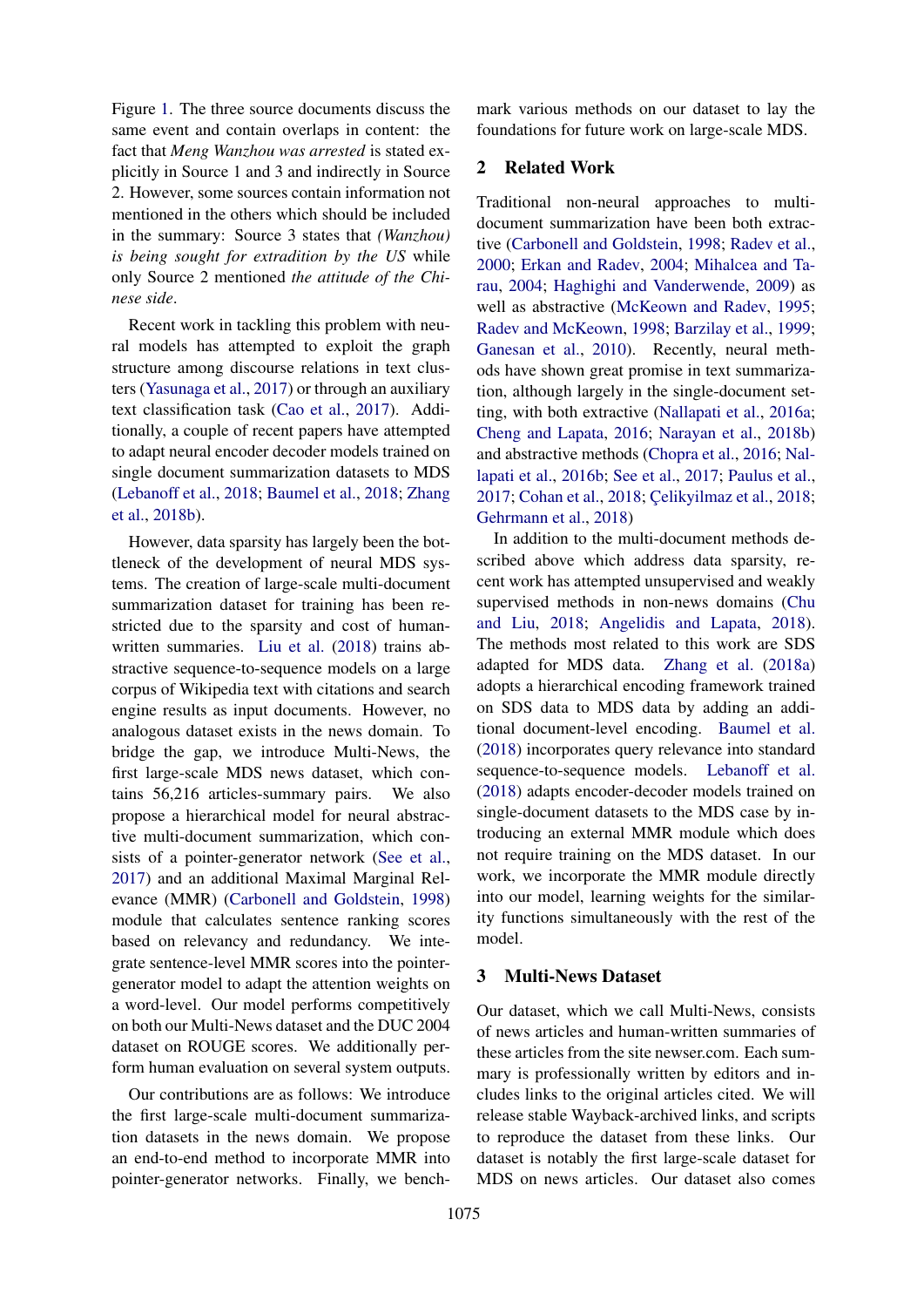<span id="page-2-0"></span>

| # of source | <b>Frequency</b> | # of source | <b>Frequency</b> |
|-------------|------------------|-------------|------------------|
|             | 23,894           |             | 382              |
|             | 12,707           |             | 209              |
|             | 5,022            |             | 89               |
|             | 1,873            | 10          |                  |
|             | 763              |             |                  |

Table 2: The number of source articles per example, by frequency, in our dataset.

from a diverse set of news sources; over 1,500 sites appear as source documents 5 times or greater, as opposed to previous news datasets (DUC comes from 2 sources, CNNDM comes from CNN and Daily Mail respectively, and even the Newsroom dataset [\(Grusky et al.,](#page-9-2) [2018\)](#page-9-2) covers only 38 news sources). A total of 20 editors contribute to 85% of the total summaries on newser.com. Thus we believe that this dataset allows for the summarization of diverse source documents and summaries.

### 3.1 Statistics and Analysis

The number of collected Wayback links for summaries and their corresponding cited articles totals over 250,000. We only include examples with between 2 and 10 source documents per summary, as our goal is MDS, and the number of examples with more than 10 sources was minimal. The number of source articles per summary present, after downloading and processing the text to obtain the original article text, varies across the dataset, as shown in Table [2.](#page-2-0) We believe this setting reflects real-world situations; often for a new or specialized event there may be only a few news articles. Nonetheless, we would like to summarize these events in addition to others with greater news coverage.

We split our dataset into training  $(80\%, 44, 972)$ , validation (10%, 5,622), and test (10%, 5,622) sets. Table [3](#page-3-0) compares Multi-News to other news datasets used in experiments below. We choose to compare Multi-News with DUC data from 2003 and 2004 and TAC 2011 data, which are typically used in multi-document settings. Additionally, we compare to the single-document CNNDM dataset, as this has been recently used in work which adapts SDS to MDS [\(Lebanoff et al.,](#page-9-5) [2018\)](#page-9-5). The number of examples in our Multi-News dataset is two orders of magnitude larger than previous MDS news data. The total number of words in the concatenated inputs is shorter than other MDS datasets, as those consist of 10 input documents, but larger than SDS datasets, as expected. Our summaries are notably longer than in other works, about 260 words on average. While compressing information into a shorter text is the goal of summarization, our dataset tests the ability of abstractive models to generate fluent text concise in meaning while also coherent in the entirety of its generally longer output, which we consider an interesting challenge.

#### <span id="page-2-1"></span>3.2 Diversity

We report the percentage of n-grams in the gold summaries which do not appear in the input documents as a measure of how abstractive our summaries are in Table [4.](#page-3-1) As the table shows, the smaller MDS datasets tend to be more abstractive, but Multi-News is comparable and similar to the abstractiveness of SDS datasets. [Grusky](#page-9-2) [et al.](#page-9-2) [\(2018\)](#page-9-2) additionally define three measures of the extractive nature of a dataset, which we use here for a comparison. We extend these notions to the multi-document setting by concatenating the source documents and treating them as a single input. Extractive fragment coverage is the percentage of words in the summary that are from the source article, measuring the extent to which a summary is derivative of a text:

$$
C OVERAGE(A, S) = \frac{1}{|S|} \sum_{f \in F(A, S)} |f| \qquad (1)
$$

where A is the article, S the summary, and  $F(A, S)$  the set of all token sequences identified as extractive in a greedy manner; if there is a sequence of source tokens that is a prefix of the remainder of the summary, that is marked as extractive. Similarly, density is defined as the average length of the extractive fragment to which each summary word belongs:

$$
DENSITY(A, S) = \frac{1}{|S|} \sum_{f \in F(A, S)} |f|^2 \qquad (2)
$$

Finally, compression ratio is defined as the word ratio between the articles and its summaries:

$$
COMPRESSION(A, S) = \frac{|A|}{|S|} \tag{3}
$$

These numbers are plotted using kernel density estimation in Figure [1.](#page-3-2) As explained above, our summaries are larger on average, which corresponds to a lower compression rate. The variability along the x-axis (fragment coverage), suggests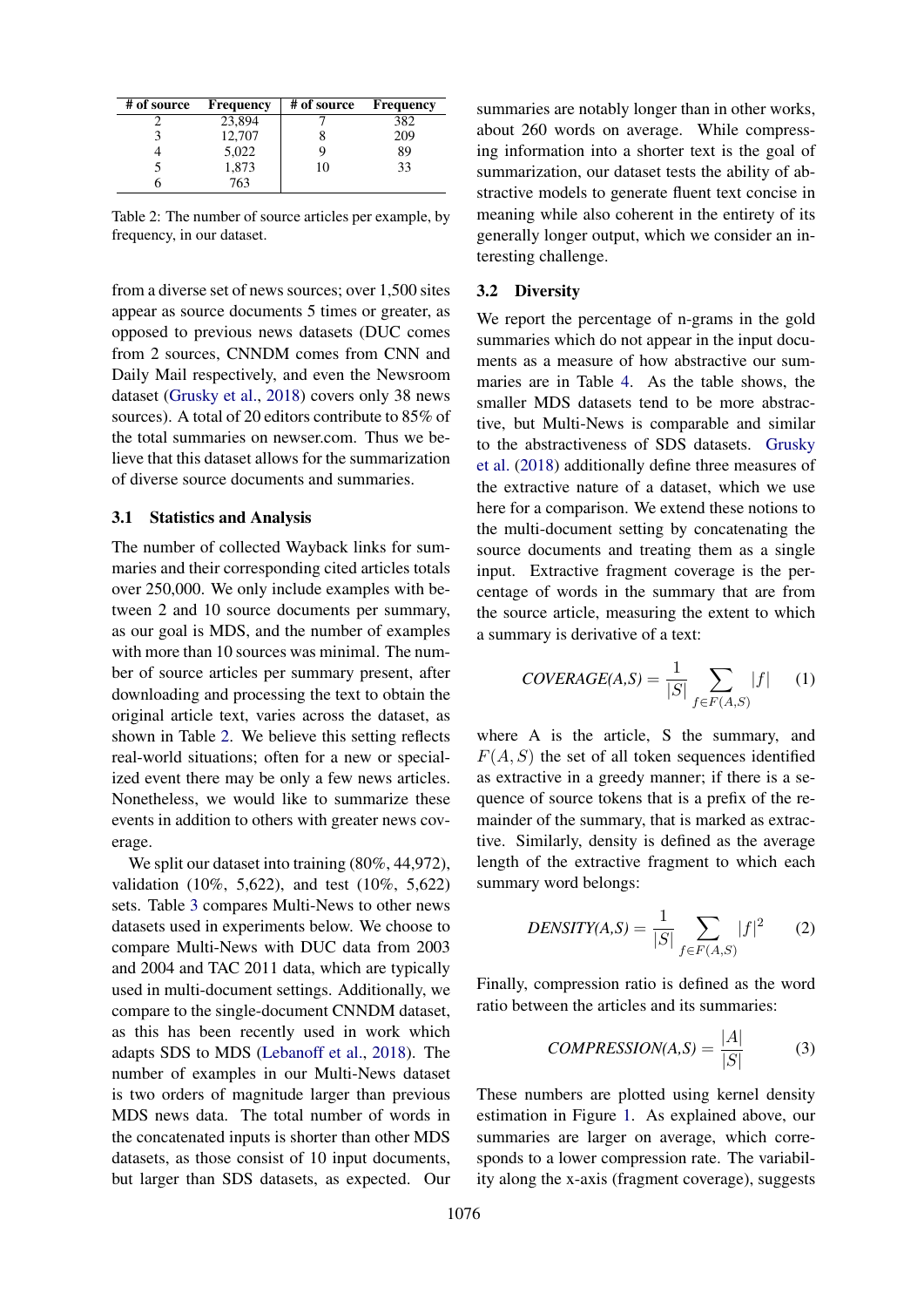<span id="page-3-0"></span>

| <b>Dataset</b>  |                       | # words  | # sents | # words   | # sents   | vocab size |
|-----------------|-----------------------|----------|---------|-----------|-----------|------------|
| # pairs         |                       | (doc)    | (docs)  | (summary) | (summary) |            |
| Multi-News      | 44.972/5.622/5.622    | 2.103.49 | 82.73   | 263.66    | 9.97      | 666.515    |
| $DUC03+04$      | 320                   | 4.636.24 | 173.15  | 109.58    | 2.88      | 19.734     |
| <b>TAC 2011</b> | 176                   | 4.695.70 | 188.43  | 99.70     | 1.00      | 24,672     |
| <b>CNNDM</b>    | 287.227/13.368/11.490 | 810.57   | 39.78   | 56.20     | 3.68      | 717.951    |

Table 3: Comparison of our Multi-News dataset to other MDS datasets as well as an SDS dataset used as training data for MDS (CNNDM). Training, validation and testing size splits (article(s) to summary) are provided when applicable. Statistics for multi-document inputs are calculated on the concatenation of all input sources.

<span id="page-3-1"></span>

| $\%$ novel<br>n-grams | <b>Multi-News</b> | DUC03+04 | TAC11 | <b>CNNDM</b> |
|-----------------------|-------------------|----------|-------|--------------|
| uni-grams             | 17.76             | 27.74    | 16.65 | 19.50        |
| bi-grams              | 57.10             | 72.87    | 61.18 | 56.88        |
| tri-grams             | 75.71             | 90.61    | 83.34 | 74.41        |
| 4-grams               | 82.30             | 96.18    | 92.04 | 82.83        |

Table 4: Percentage of n-grams in summaries which do not appear in the input documents , a measure of the abstractiveness, in relevant datasets.

<span id="page-3-2"></span>

Figure 1: Density estimation of extractive diversity scores as explained in Section [3.2.](#page-2-1) Large variability along the y-axis suggests variation in the average length of source sequences present in the summary, while the x axis shows variability in the average length of the extractive fragments to which summary words belong.

variability in the percentage of copied words, with the DUC data varying the most. In terms of y-axis (fragment density), our dataset shows variability in the average length of copied sequence, suggesting varying styles of word sequence arrangement. Our dataset exhibits extractive characteristics similar to the CNNDM dataset.

### 3.3 Other Datasets

As discussed above, large scale datasets for multidocument news summarization are lacking. There have been several attempts to create MDS datasets in other domains. [Zopf](#page-10-6) [\(2018\)](#page-10-6) introduce a multilingual MDS dataset based on English and German Wikipedia articles as summaries to create a

set of about 7,000 examples. [Liu et al.](#page-9-6) [\(2018\)](#page-9-6) use Wikipedia as well, creating a dataset of over two million examples. That paper uses Wikipedia references as input documents but largely relies on Google search to increase topic coverage. We, however, are focused on the news domain, and the source articles in our dataset are specifically cited by the corresponding summaries. Related work has also focused on opinion summarization in the multi-document setting; [Angelidis and La](#page-8-13)[pata](#page-8-13) [\(2018\)](#page-8-13) introduces a dataset of 600 Amazon product reviews.

### 4 Preliminaries

We introduce several common methods for summarization.

#### 4.1 Pointer-generator Network

The pointer-generator network [\(See et al.,](#page-10-1) [2017\)](#page-10-1) is a commonly-used encoder-decoder summarization model with attention [\(Bahdanau et al.,](#page-8-14) [2014\)](#page-8-14) which combines copying words from source documents and outputting words from a vocabulary. The encoder converts each token  $w_i$  in the document into the hidden state  $h_i$ . At each decoding step  $t$ , the decoder has a hidden state  $d_t$ . An attention distribution  $a^t$  is calculated as in [\(Bahdanau](#page-8-14) [et al.,](#page-8-14) [2014\)](#page-8-14) and is used to get the context vector  $h_t^*$ , which is a weighted sum of the encoder hidden states, representing the semantic meaning of the related document content for this decoding time step:

<span id="page-3-3"></span>
$$
e_i^t = v^T \tanh(W_h h_i + W_s d_t + b_{attn})
$$
  
\n
$$
a^t = \text{softmax}(e^t)
$$
  
\n
$$
h_t^* = \sum_i a_i^t h_i^t
$$
\n(4)

The context vector  $h_t^*$  and the decoder hidden state  $d_t$  are then passed to two linear layers to produce the vocabulary distribution  $P_{vocab}$ . For each word, there is also a copy probability  $P_{copy}$ . It is the sum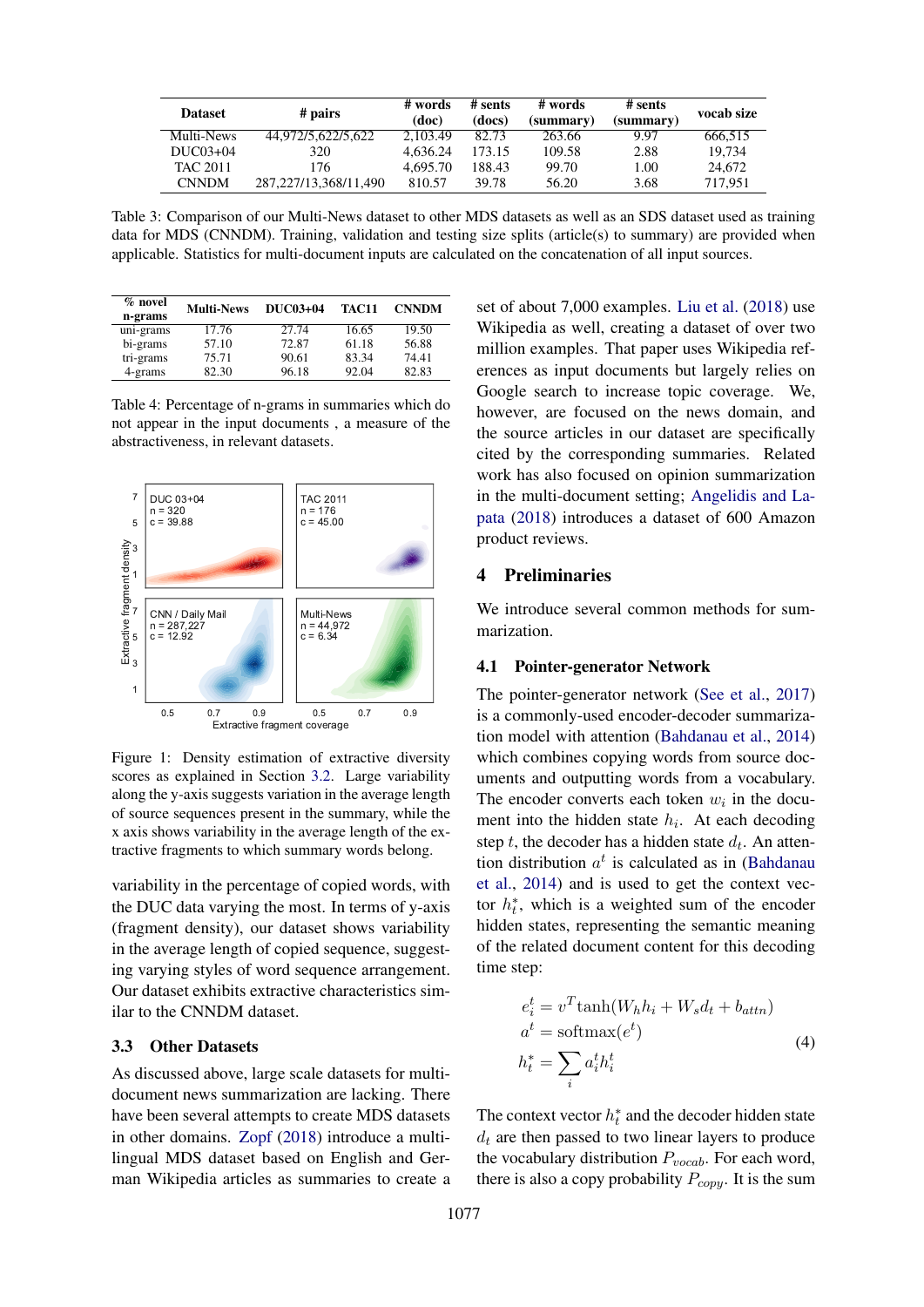of the attention weights over all the word occurrences:

$$
P_{vocab} = \text{softmax}(V'(V[d_t, h_t^*] + b) + b')
$$
  
\n
$$
P_{copy} = \sum_{i:w_i=w} a_i^t
$$
 (5)

The pointer-generator network has a soft switch  $p_{gen}$ , which indicates whether to generate a word from vocabulary by sampling from  $P_{vocab}$ , or to copy a word from the source sequence by sampling from the copy probability  $P_{copy}$ .

$$
p_{gen} = \sigma(w_{h^*}^T h_t^* + w_d^T d_t + w_x^T x_t + b_{ptr}) \quad (6)
$$

where  $x_t$  is the decoder input. The final probability distribution is a weighted sum of the vocabulary distribution and copy probability:

$$
P(w) = p_{gen} P_{vocab}(w) + (1 - p_{gen}) P_{copy}(w)
$$
\n(7)

### 4.2 Transformer

The Transformer model replaces recurrent layers with self-attention in an encoder-decoder framework and has achieved state-of-the-art results in machine translation [\(Vaswani et al.,](#page-10-7) [2017\)](#page-10-7) and language modeling [\(Baevski and Auli,](#page-8-15) [2019;](#page-8-15) [Dai](#page-8-16) [et al.,](#page-8-16) [2019\)](#page-8-16). The Transformer has also been successfully applied to SDS [\(Gehrmann et al.,](#page-8-0) [2018\)](#page-8-0). More specifically, for each word during encoding, the multi-head self-attention sub-layer allows the encoder to directly attend to all other words in a sentence in one step. Decoding contains the typical encoder-decoder attention mechanisms as well as self-attention to all previous generated output. The Transformer motivates the elimination of recurrence to allow more direct interaction among words in a sequence.

### 4.3 MMR

Maximal Marginal Relevance (MMR) is an approach for combining query-relevance with information-novelty in the context of summarization [\(Carbonell and Goldstein,](#page-8-4) [1998\)](#page-8-4). MMR produces a ranked list of the candidate sentences based on the relevance and redundancy to the query, which can be used to extract sentences. The score is calculated as follows:

$$
\text{MMR} = \underset{D_i \in R \backslash S}{\text{argmax}} \left[ \lambda \text{Sim}_1(D_i, Q) - (1 - \lambda) \max_{D_j \in S} \text{Sim}_2(D_i, D_j) \right]
$$
(8)

<span id="page-4-0"></span>

Figure 2: Our Hierarchical MMR-Attention Pointergenerator (Hi-MAP) model incorporates sentence-level representations and hidden-state-based MMR on top of a standard pointer-generator network.

where  $R$  is the collection of all candidate sentences,  $Q$  is the query,  $S$  is the set of sentences that have been selected, and  $R \setminus S$  is set of the un-selected ones. In general, each time we want to select a sentence, we have a ranking score for all the candidates that considers relevance and redundancy. A recent work [\(Lebanoff et al.,](#page-9-5) [2018\)](#page-9-5) applied MMR for multi-document summarization by creating an external module and a supervised regression model for sentence importance. Our proposed method, however, incorporates MMR with the pointer-generator network in an end-toend manner that learns parameters for similarity and redundancy.

### 5 Hi-MAP Model

In this section, we provide the details of our Hierarchical MMR-Attention Pointer-generator (Hi-MAP) model for multi-document neural abstractive summarization. We expand the existing pointer-generator network model into a hierarchical network, which allows us to calculate sentence-level MMR scores. Our model consists of a pointer-generator network and an integrated MMR module, as shown in Figure [2.](#page-4-0)

#### 5.1 Sentence representations

To expand our model into a hierarchical one, we compute sentence representations on both the encoder and decoder. The input is a collection of sentences  $D = [s_1, s_2, ..., s_n]$  from all the source documents, where a given sentence  $s_i$  =  $[w_{k-m}, w_{k-m+1}, ..., w_k]$  is made up of input word tokens. Word tokens from the whole document are treated as a single sequential input to a Bi-LSTM encoder as in the original encoder of the pointer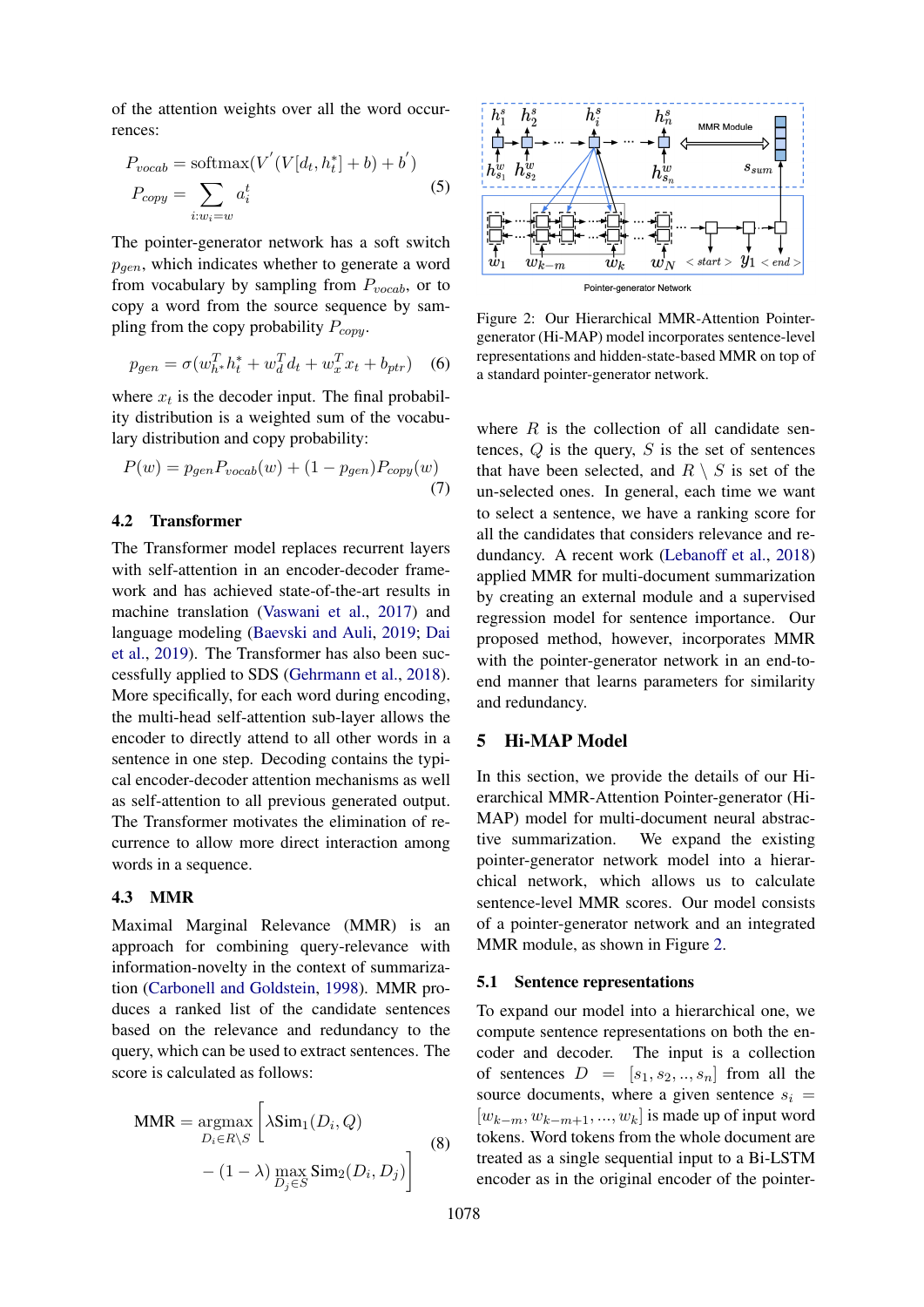generator network from [See et al.](#page-10-1) [\(2017\)](#page-10-1) (see bottom of Figure [2\)](#page-4-0). For each time step, the output of an input word token  $w_l$  is  $h_l^w$  (we use superscript  $w$  to indicate word-level LSTM cells,  $s$  for sentence-level).

To obtain a representation for each sentence  $s_i$ , we take the encoder output of the last token for that sentence. If that token has an index of  $k$  in the whole document  $D$ , then the sentence representation is marked as  $h_{s_i}^w = h_k^w$ . The wordlevel sentence embeddings of the document  $h_D^w =$  $[h_{s_1}^w, h_{s_2}^w, ...h_{s_n}^w]$  will be a sequence which is fed into a sentence-level LSTM network. Thus, for each input sentence  $h_{s_i}^w$ , we obtain an output hidden state  $h_{s_i}^s$ . We then get the final sentence-level embeddings  $h_D^s = [h_1^s, h_2^s, ... h_n^s]$  (we omit the subscript for sentences s). To obtain a summary representation, we simply treat the current decoded summary as a single sentence and take the output of the last step of the decoder:  $s_{sum}$ . We plan to investigate alternative methods for input and output sentence embeddings, such as separate LSTMs for each sentence, in future work.

### <span id="page-5-0"></span>5.2 MMR-Attention

Now, we have all the sentence-level representation from both the articles and summary, and then we apply MMR to compute a ranking on the candidate sentences  $h_D^s$ . Intuitively, incorporating MMR will help determine salient sentences from the input at the current decoding step based on relevancy and redundancy.

We follow Section 4.3 to compute MMR scores. Here, however, our query document is represented by the summary vector  $s_{sum}$ , and we want to rank the candidates in  $h_D^s$ . The MMR score for an input sentence  $i$  is then defined as:

$$
\text{MMR}_{i} = \lambda \text{Sim}_{1}(h_{i}^{s}, s_{sum}) - (1 - \lambda) \max_{s_{j} \in D, j \neq i} \text{Sim}_{2}(h_{i}^{s}, h_{j}^{s}) \quad (9)
$$

We then add a softmax function to normalize all the MMR scores of these candidates as a probability distribution.

$$
\overline{\text{MMR}_i} = \frac{\exp(\text{MMR}_i)}{\sum_i \exp(\text{MMR}_i)}
$$
(10)

Now we define the similarity function between each candidate sentence  $h_i^s$  and summary sentence  $s_{sum}$  to be:

$$
\text{Sim}_1 = h_i^{sT} W_{\text{Sim}} s_{sum} \tag{11}
$$

where  $W_{Sim}$  is a learned parameter used to transform  $s_{sum}$  and  $h_i^s$  into a common feature space.

For the second term of Equation [9,](#page-5-0) instead of choosing the maximum score from all candidates except for  $h_i^s$ , which is intended to find the candidate most similar to  $h_i^s$ , we choose to apply a self-attention model on  $h_i^s$  and all the other candidates  $h_j^s \in h_D^s$ . We then choose the largest weight as the final score:

$$
v_{ij} = \tanh\left(h_j^{sT} W_{self} h_i^s\right)
$$

$$
\beta_{ij} = \frac{\exp(v_{ij})}{\sum_j \exp(v_{ij})}
$$

$$
\operatorname{score}_i = \max_j(\beta_{i,j})
$$
(12)

Note that  $W_{self}$  is also a trainable parameter. Eventually, the MMR score from Equation [9](#page-5-0) becomes:

 $MMR_i = \lambda Sim_1(h_i^s, s_{sum}) - (1 - \lambda)score_i$  (13)

#### 5.3 MMR-attention Pointer-generator

After we calculate  $\overline{\text{MMR}}_i$  for each sentence representation  $h_i^s$ , we use these scores to update the word-level attention weights for the pointergenerator model shown by the blue arrows in Fig-ure [2.](#page-4-0) Since  $\overline{\text{MMR}_i}$  is a sentence weight for  $h_i^s$ , each token in the sentence will have the same value of  $MMR_i$ . The new attention for each input token from Equation [4](#page-3-3) becomes:

$$
\overline{a^t} = a^t \overline{\text{MMR}_i} \tag{14}
$$

#### 6 Experiments

In this section we describe additional methods we compare with and present our assumptions and experimental process.

#### 6.1 Baseline and Extractive Methods

First We concatenate the first sentence of each article in a document cluster as the system summary. For our dataset, *First-k* means the first *k* sentences from each source article will be concatenated as the summary. Due to the difference in gold summary length, we only use First-1 for DUC, as others would exceed the average summary length.

LexRank Initially proposed by [\(Erkan and Radev,](#page-8-5) [2004\)](#page-8-5), LexRank is a graph-based method for computing relative importance in extractive summarization.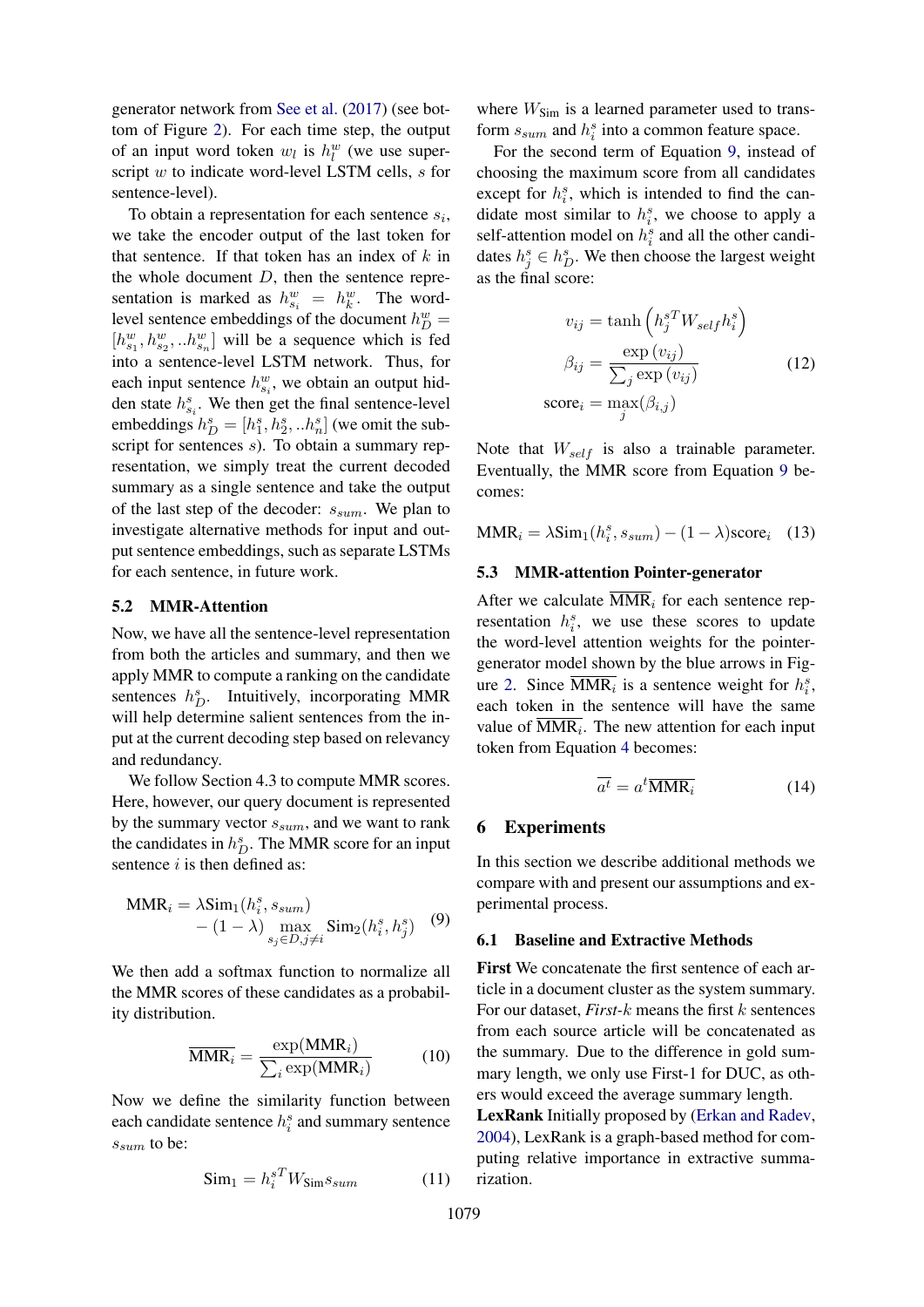TextRank Introduced by [\(Mihalcea and Tarau,](#page-9-8) [2004\)](#page-9-8), TextRank is a graph-based ranking model. Sentence importance scores are computed based on eigenvector centrality within a global graph from the corpus.

MMR In addition to incorporating MMR in our pointer generator network, we use this original method as an extractive summarization baseline. When testing on DUC data, we set these extractive methods to give an output of 100 tokens and 300 tokens for Multi-News data.

#### 6.2 Neural Abstractive Methods

PG-Original, PG-MMR These are the original pointer-generator network models reported by [\(Lebanoff et al.,](#page-9-5) [2018\)](#page-9-5).

PG-BRNN The PG-BRNN model is a pointer-generator implementation from OpenNMT<sup>[2](#page-6-0)</sup>. As in the original paper [\(See et al.,](#page-10-1) [2017\)](#page-10-1), we use a 1 layer bi-LSTM as encoder, with 128-dimensional word-embeddings and 256-dimensional hidden states for each direction. The decoder is a 512 dimensional single-layer LSTM. We include this for reference in addition to PG-Original, as our Hi-MAP code builds upon this implementation.

CopyTransformer Instead of using an LSTM, the CopyTransformer model used in [Gehrmann et al.](#page-8-0) [\(2018\)](#page-8-0) uses a 4-layer Transformer of 512 dimensions for encoder and decoder. One of the attention heads is chosen randomly as the copy distribution. This model and the PG-BRNN are run without the bottom-up masked attention for inference from [Gehrmann et al.](#page-8-0) [\(2018\)](#page-8-0) as we did not find a large improvement when reproducing the model on this data.

#### 6.3 Experimental Setting

Following the setting from [\(Lebanoff et al.,](#page-9-5) [2018\)](#page-9-5), we report ROUGE [\(Lin,](#page-9-15) [2004\)](#page-9-15) scores, which measure the overlap of unigrams (R-1), bigrams (R-2) and skip bigrams with a max distance of four words (R-SU). For the neural abstractive models, we truncate input articles to 500 tokens in the following way: for each example with S source input documents, we take the first  $500/S$  tokens from each source document. As some source documents may be shorter, we iteratively determine the number of tokens to take from each document until the 500 token quota is reached. Hav-

ing determined the number of tokens per source document to use, we concatenate the truncated source documents into a single mega-document. This effectively reduces MDS to SDS on longer documents, a commonly-used assumption for recent neural MDS papers [\(Cao et al.,](#page-8-2) [2017;](#page-8-2) [Liu](#page-9-6) [et al.,](#page-9-6) [2018;](#page-9-6) [Lebanoff et al.,](#page-9-5) [2018\)](#page-9-5). We chose 500 as our truncation size as related MDS work did not find significant improvement when increasing input length from 500 to 1000 tokens [\(Liu](#page-9-6) [et al.,](#page-9-6) [2018\)](#page-9-6). We simply introduce a special token between source documents to aid our models in detecting document-to-document relationships and leave direct modeling of this relationship, as well as modeling longer input sequences, to future work. We hope that the dataset we introduce will promote such work. For our Hi-MAP model, we applied a 1-layer bidirectional LSTM network, with the hidden state dimension 256 in each direction. The sentence representation dimension is also 256. We set the  $\lambda = 0.5$  to calculate the MMR value in Equation [9.](#page-5-0)

<span id="page-6-2"></span>

| Method                                  | $R-1$ | $R-2$ | <b>R-SU</b> |
|-----------------------------------------|-------|-------|-------------|
| First                                   | 30.77 | 8.27  | 7.35        |
| LexRank (Erkan and Radev, 2004)         | 35.56 | 7.87  | 11.86       |
| TextRank (Mihalcea and Tarau, 2004)     | 33.16 | 6.13  | 10.16       |
| MMR (Carbonell and Goldstein, 1998)     | 30.14 | 4.55  | 8.16        |
| PG-Original(Lebanoff et al., 2018)      | 31.43 | 6.03  | 10.01       |
| PG-MMR(Lebanoff et al., 2018)           | 36.42 | 9.36  | 13.23       |
| PG-BRNN (Gehrmann et al., 2018)         | 29.47 | 6.77  | 7.56        |
| CopyTransformer (Gehrmann et al., 2018) | 28.54 | 6.38  | 7.22        |
| Hi-MAP (Our Model)                      | 35.78 | 8.90  | 11.43       |

Table 5: ROUGE scores on the DUC 2004 dataset for models trained on CNNDM data, as in [Lebanoff et al.](#page-9-5)  $(2018).<sup>3</sup>$  $(2018).<sup>3</sup>$  $(2018).<sup>3</sup>$  $(2018).<sup>3</sup>$ 

<span id="page-6-3"></span>

| Method                                  | $R-1$ | $R-2$ | R-SU  |
|-----------------------------------------|-------|-------|-------|
| First-1                                 | 26.83 | 7.25  | 6.46  |
| First-2                                 | 35.99 | 10.17 | 12.06 |
| First-3                                 | 39.41 | 11.77 | 14.51 |
| LexRank (Erkan and Radev, 2004)         | 38.27 | 12.70 | 13.20 |
| TextRank (Mihalcea and Tarau, 2004)     | 38.44 | 13.10 | 13.50 |
| MMR (Carbonell and Goldstein, 1998)     | 38.77 | 11.98 | 12.91 |
| PG-Original (Lebanoff et al., 2018)     | 41.85 | 12.91 | 16.46 |
| PG-MMR (Lebanoff et al., 2018)          | 40.55 | 12.36 | 15.87 |
| PG-BRNN (Gehrmann et al., 2018)         | 42.80 | 14.19 | 16.75 |
| CopyTransformer (Gehrmann et al., 2018) | 43.57 | 14.03 | 17.37 |
| Hi-MAP (Our Model)                      | 43.47 | 14.89 | 17.41 |

Table 6: ROUGE scores for models trained and tested on the Multi-News dataset.

<span id="page-6-0"></span><sup>2</sup>[https://github.com/OpenNMT/](https://github.com/OpenNMT/OpenNMT-py/blob/master/docs/source/Summarization.md) [OpenNMT-py/blob/master/docs/source/](https://github.com/OpenNMT/OpenNMT-py/blob/master/docs/source/Summarization.md) [Summarization.md](https://github.com/OpenNMT/OpenNMT-py/blob/master/docs/source/Summarization.md)

<span id="page-6-1"></span><sup>&</sup>lt;sup>3</sup>As our focus was on deep methods for MDS, we only tested several non-neural baselines. However, other classical methods deserve more attention, for which we refer the reader to [Hong et al.](#page-9-16) [\(2014\)](#page-9-16) and leave the implementation of these methods on Multi-News for future work.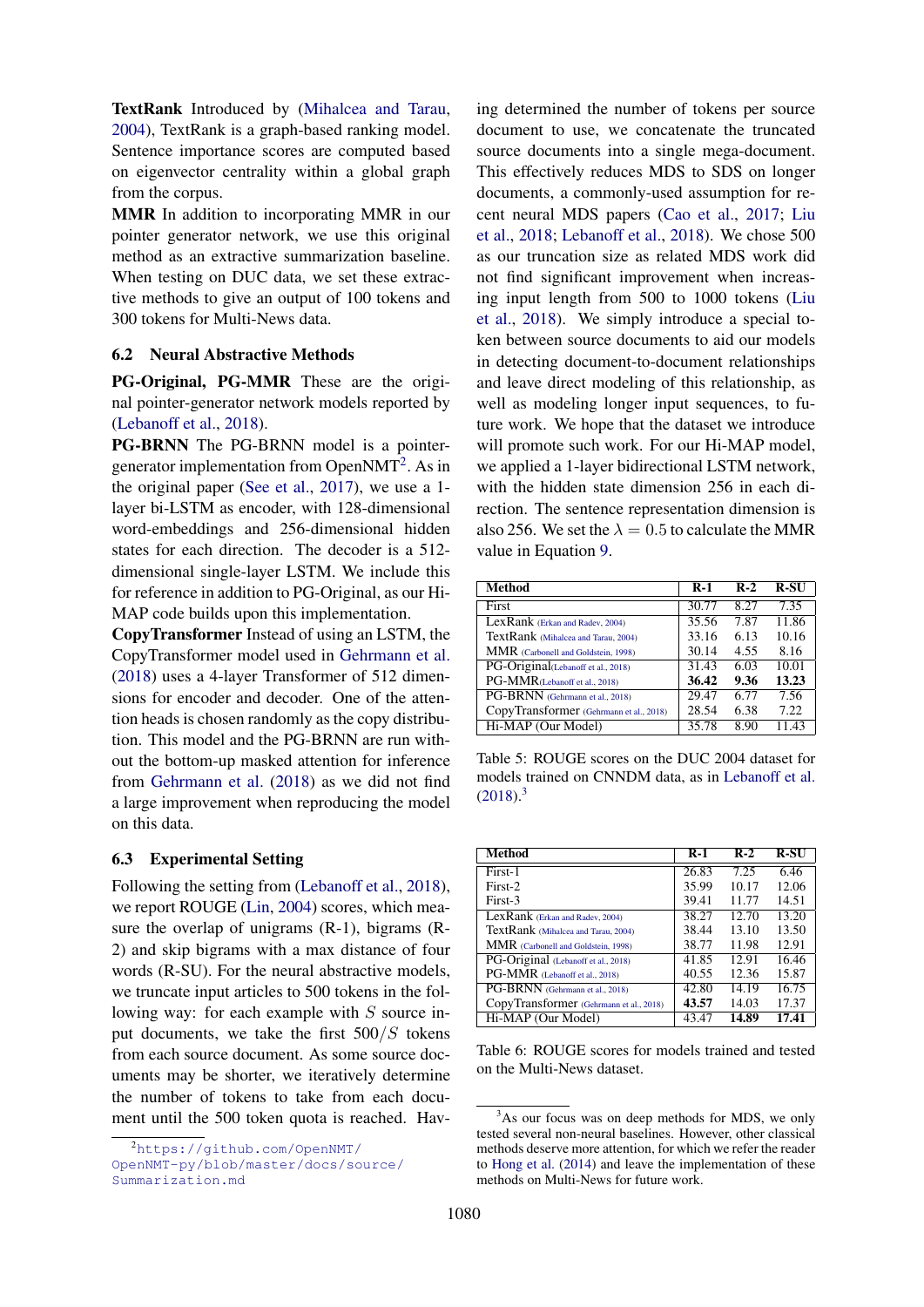<span id="page-7-0"></span>

| Method          | <b>Informativeness</b> | <b>Fluency</b> | <b>Non-Redundancy</b> |
|-----------------|------------------------|----------------|-----------------------|
| <b>PG-MMR</b>   | 95                     |                | 40                    |
| Hi-MAP          | 85                     | 75.            | 100                   |
| CopyTransformer | 99                     | 100            | 107                   |
| Human           | 150                    | 150            | 149                   |

Table 7: Number of times a system was chosen as best in pairwise comparisons according to informativeness, fluency and non-redundancy.

## 7 Analysis and Discussion

In Table [5](#page-6-2) and Table [6](#page-6-3) we report ROUGE scores on DUC 2004 and Multi-News datasets respectively. We use DUC 2004, as results on this dataset are reported in [Lebanoff et al.](#page-9-5) [\(2018\)](#page-9-5), although this dataset is not the focus of this work. For results on DUC 2004, models were trained on the CNNDM dataset, as in [Lebanoff et al.](#page-9-5) [\(2018\)](#page-9-5). PG-BRNN and CopyTransformer models, which were pretrained by OpenNMT on CNNDM, were applied to DUC without additional training, analogous to PG-Original. We also experimented with training on Multi-News and testing on DUC data, but we did not see significant improvements. We attribute the generally low performance of pointergenerator, CopyTransformer and Hi-MAP to domain differences between DUC and CNNDM as well as DUC and Multi-News. These domain differences are evident in the statistics and extractive metrics discussed in Section 3.

Additionally, for both DUC and Multi-News testing, we experimented with using the output of 500 tokens from extractive methods (LexRank, TextRank and MMR) as input to the abstractive model. However, this did not improve results. We believe this is because our truncated input mirrors the First-3 baseline, which outperforms these three extractive methods and thus may provide more information as input to the abstractive model.

Our model outperforms PG-MMR when trained and tested on the Multi-News dataset. We see much-improved model performances when trained and tested on in-domain Multi-News data. The Transformer performs best in terms of R-1 while Hi-MAP outperforms it on R-2 and R-SU. Also, we notice a drop in performance between PGoriginal, and PG-MMR (which takes the pretrained PG-original and applies MMR on top of the model). Our PG-MMR results correspond to *PG-MMR w Cosine* reported in [Lebanoff et al.](#page-9-5) [\(2018\)](#page-9-5). We trained their sentence regression model on Multi-News data and leave the investigation of transferring regression models from SDS to Multi-News for future work.

In addition to automatic evaluation, we performed human evaluation to compare the summaries produced. We used Best-Worst Scaling [\(Louviere and Woodworth,](#page-9-17) [1991;](#page-9-17) [Louviere et al.,](#page-9-18) [2015\)](#page-9-18), which has shown to be more reliable than rating scales [\(Kiritchenko and Mohammad,](#page-9-19) [2017\)](#page-9-19) and has been used to evaluate summaries [\(Narayan](#page-9-20) [et al.,](#page-9-20) [2018a;](#page-9-20) [Angelidis and Lapata,](#page-8-13) [2018\)](#page-8-13). Annotators were presented with the same input that the systems saw at testing time; input documents were truncated, and we separated input documents by visible spaces in our annotator interface. We chose three native English speakers as annotators. They were presented with input documents, and summaries generated by two out of four systems, and were asked to determine which summary was better and which was worse in terms of *informativeness* (is the meaning in the input text preserved in the summary?), *fluency* (is the summary written in well-formed and grammatical English?) and *non-redundancy* (does the summary avoid repeating information?). We randomly selected 50 documents from the Multi-News test set and compared all possible combinations of two out of four systems. We chose to compare PG-MMR, Copy-Transformer, Hi-MAP and gold summaries. The order of summaries was randomized per example.

The results of our pairwise human-annotated comparison are shown in Table [7.](#page-7-0) Human-written summaries were easily marked as better than other systems, which, while expected, shows that there is much room for improvement in producing readable, informative summaries. We performed pairwise comparison of the models over the three metrics combined, using a one-way ANOVA with Tukey HSD tests and  $p$  value of 0.05. Overall, statistically significant differences were found between human summaries score and all other systems, CopyTransformer and the other two models, and our Hi-MAP model compared to PG-MMR. Our Hi-MAP model performs comparably to PG-MMR on informativeness and fluency but much better in terms of non-redundancy. We believe that the incorporation of learned parameters for similarity and redundancy reduces redundancy in our output summaries. In future work, we would like to incorporate MMR into Transformer models to benefit from their fluent summaries.

#### 8 Conclusion

In this paper we introduce Multi-News, the first large-scale multi-document news summarization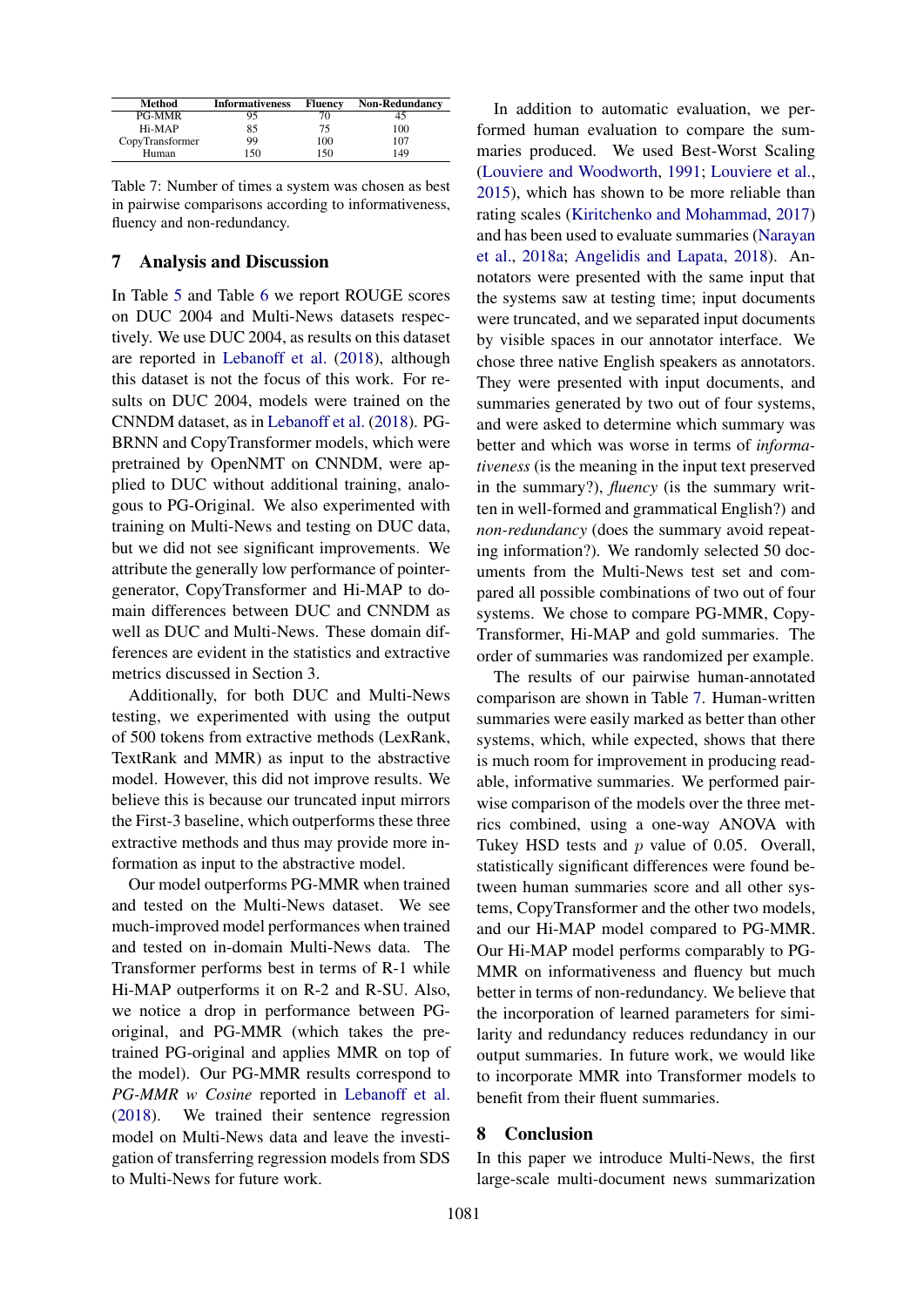dataset. We hope that this dataset will promote work in multi-document summarization similar to the progress seen in the single-document case. Additionally, we introduce an end-to-end model which incorporates MMR into a pointer-generator network, which performs competitively compared to previous multi-document summarization models. We also benchmark methods on our dataset. In the future we plan to explore interactions among documents beyond concatenation and experiment with summarizing longer input documents.

#### References

<span id="page-8-1"></span>2008. [The New York Times Annotated Corpus.](https://catalog.ldc.upenn.edu/LDC2008T19)

- <span id="page-8-13"></span>Stefanos Angelidis and Mirella Lapata. 2018. Summarizing Opinions: Aspect Extraction Meets Sentiment Prediction and They Are Both Weakly Supervised. In *Proceedings of the 2018 Conference on Empirical Methods in Natural Language Processing, Brussels, Belgium, October 31 - November 4, 2018*, pages 3675–3686.
- <span id="page-8-15"></span>Alexei Baevski and Michael Auli. 2019. Adaptive input representations for neural language modeling. In *International Conference on Learning Representations*.
- <span id="page-8-14"></span>Dzmitry Bahdanau, Kyunghyun Cho, and Yoshua Bengio. 2014. Neural Machine Translation by Jointly Learning to Align and Translate. *arXiv preprint arXiv:1409.0473*.
- <span id="page-8-6"></span>Regina Barzilay, Kathleen R. McKeown, and Michael Elhadad. 1999. Information Fusion in the Context of Multi-Document Summarization. In *27th Annual Meeting of the Association for Computational Linguistics, University of Maryland, College Park, Maryland, USA, 20-26 June 1999.*
- <span id="page-8-3"></span>Tal Baumel, Matan Eyal, and Michael Elhadad. 2018. Query Focused Abstractive Summarization: Incorporating Query Relevance, Multi-Document Coverage, and Summary Length Constraints into seq2seq Models. *CoRR*, abs/1801.07704.
- <span id="page-8-2"></span>Ziqiang Cao, Wenjie Li, Sujian Li, and Furu Wei. 2017. Improving Multi-Document Summarization via Text Classification. In *Proceedings of the Thirty-First AAAI Conference on Artificial Intelligence, February 4-9, 2017, San Francisco, California, USA.*, pages 3053–3059.
- <span id="page-8-4"></span>Jaime Carbonell and Jade Goldstein. 1998. The Use of MMR, Diversity-Based Reranking for Reordering Documents and Producing Summaries. In *Proceedings of the 21st annual international ACM SI-GIR conference on Research and development in information retrieval*, pages 335–336. ACM.
- <span id="page-8-11"></span>Asli Celikvilmaz, Antoine Bosselut, Xiaodong He, and Yejin Choi. 2018. Deep Communicating Agents for Abstractive Summarization. In *Proceedings of the 2018 Conference of the North American Chapter of the Association for Computational Linguistics: Human Language Technologies, NAACL-HLT 2018, New Orleans, Louisiana, USA, June 1-6, 2018, Volume 1 (Long Papers)*, pages 1662–1675.
- <span id="page-8-8"></span>Jianpeng Cheng and Mirella Lapata. 2016. Neural Summarization by Extracting Sentences and Words. In *Proceedings of the 54th Annual Meeting of the Association for Computational Linguistics, ACL 2016, August 7-12, 2016, Berlin, Germany, Volume 1: Long Papers*.
- <span id="page-8-9"></span>Sumit Chopra, Michael Auli, and Alexander M. Rush. 2016. Abstractive Sentence Summarization with Attentive Recurrent Neural Networks. In *NAACL HLT 2016, The 2016 Conference of the North American Chapter of the Association for Computational Linguistics: Human Language Technologies, San Diego California, USA, June 12-17, 2016*, pages 93–98.
- <span id="page-8-12"></span>Eric Chu and Peter J. Liu. 2018. Unsupervised Neural Multi-Document Abstractive Summarization. *CoRR*, abs/1810.05739.
- <span id="page-8-10"></span>Arman Cohan, Franck Dernoncourt, Doo Soon Kim, Trung Bui, Seokhwan Kim, Walter Chang, and Nazli Goharian. 2018. A Discourse-Aware Attention Model for Abstractive Summarization of Long Documents. In *Proceedings of the 2018 Conference of the North American Chapter of the Association for Computational Linguistics: Human Language Technologies, NAACL-HLT, New Orleans, Louisiana, USA, June 1-6, 2018, Volume 2 (Short Papers)*, pages 615–621.
- <span id="page-8-16"></span>Zihang Dai, Zhilin Yang, Yiming Yang, William W. Cohen, Jaime Carbonell, Quoc V. Le, and Ruslan Salakhutdinov. 2019. Transformer-XL: Language modeling with longer-term dependency.
- <span id="page-8-5"></span>Günes Erkan and Dragomir R Radev. 2004. Lexrank: Graph-Based Lexical Centrality as Salience in Text Summarization. *Journal of artificial intelligence research*, 22:457–479.
- <span id="page-8-7"></span>Kavita Ganesan, ChengXiang Zhai, and Jiawei Han. 2010. Opinosis: A Graph Based Approach to Abstractive Summarization of Highly Redundant Opinions. In *COLING 2010, 23rd International Conference on Computational Linguistics, Proceedings of the Conference, 23-27 August 2010, Beijing, China*, pages 340–348.
- <span id="page-8-0"></span>Sebastian Gehrmann, Yuntian Deng, and Alexander M. Rush. 2018. Bottom-Up Abstractive Summarization. In *Proceedings of the 2018 Conference on Empirical Methods in Natural Language Processing, Brussels, Belgium, October 31 - November 4, 2018*, pages 4098–4109.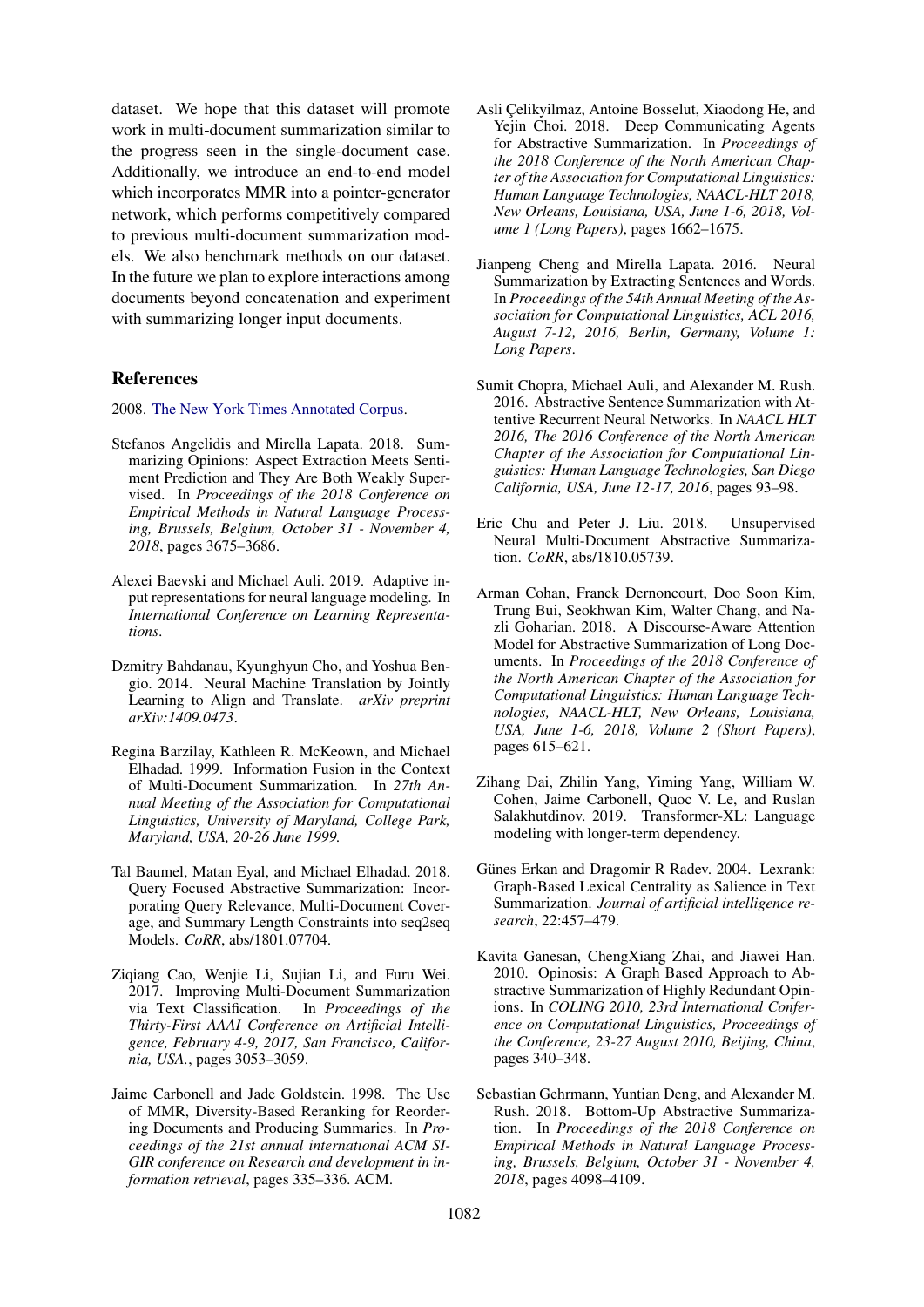- <span id="page-9-2"></span>Max Grusky, Mor Naaman, and Yoav Artzi. 2018. Newsroom: A Dataset of 1.3 Million Summaries with Diverse Extractive Strategies. *CoRR*, abs/1804.11283.
- <span id="page-9-9"></span>Aria Haghighi and Lucy Vanderwende. 2009. Exploring Content Models for Multi-Document Summarization. In *Human Language Technologies: Conference of the North American Chapter of the Association of Computational Linguistics, Proceedings, May 31 - June 5, 2009, Boulder, Colorado, USA*, pages 362–370.
- <span id="page-9-1"></span>Karl Moritz Hermann, Tomás Kociský, Edward Grefenstette, Lasse Espeholt, Will Kay, Mustafa Suleyman, and Phil Blunsom. 2015. Teaching Machines to Read and Comprehend. In *Advances in Neural Information Processing Systems 28: Annual Conference on Neural Information Processing Systems 2015, December 7-12, 2015, Montreal, Quebec, Canada*, pages 1693–1701.
- <span id="page-9-16"></span>Kai Hong, John M. Conroy, Benoît Favre, Alex Kulesza, Hui Lin, and Ani Nenkova. 2014. A repository of state of the art and competitive baseline summaries for generic news summarization. In *Proceedings of the Ninth International Conference on Language Resources and Evaluation, LREC 2014, Reykjavik, Iceland, May 26-31, 2014.*, pages 1608–1616.
- <span id="page-9-19"></span>Svetlana Kiritchenko and Saif Mohammad. 2017. Best-Worst Scaling More Reliable than Rating Scales: A Case Study on Sentiment Intensity Annotation. In *Proceedings of the 55th Annual Meeting of the Association for Computational Linguistics, ACL 2017, Vancouver, Canada, July 30 - August 4, Volume 2: Short Papers*, pages 465–470.
- <span id="page-9-5"></span>Logan Lebanoff, Kaiqiang Song, and Fei Liu. 2018. Adapting the Neural Encoder-Decoder Framework from Single to Multi-Document summarization. In *Proceedings of the 2018 Conference on Empirical Methods in Natural Language Processing, Brussels, Belgium, October 31 - November 4, 2018*, pages 4131–4141.
- <span id="page-9-15"></span>Chin-Yew Lin. 2004. Rouge: A Package for Automatic Evaluation of Summaries. *Text Summarization Branches Out*.
- <span id="page-9-6"></span>Peter J. Liu, Mohammad Saleh, Etienne Pot, Ben Goodrich, Ryan Sepassi, Lukasz Kaiser, and Noam Shazeer. 2018. Generating Wikipedia by Summarizing Long Sequences. *CoRR*, abs/1801.10198.
- <span id="page-9-18"></span>Jordan Louviere, Terry Flynn, and A. A. J. Marley. 2015. *Best-Worst Scaling: Theory, Methods and Applications*.
- <span id="page-9-17"></span>Jordan J Louviere and George G Woodworth. 1991. *Best-Worst Scaling: A Model for the Largest Difference Judgments.*
- <span id="page-9-10"></span>Kathleen R. McKeown and Dragomir R. Radev. 1995. Generating summaries of multiple news articles. In

*Proceedings, ACM Conference on Research and Development in Information Retrieval SIGIR'95*, pages 74–82, Seattle, Washington.

- <span id="page-9-8"></span>Rada Mihalcea and Paul Tarau. 2004. Textrank: Bringing Order into Text. In *Proceedings of the 2004 conference on empirical methods in natural language processing*.
- <span id="page-9-11"></span>Ramesh Nallapati, Bowen Zhou, and Mingbo Ma. 2016a. Classify or Select: Neural Architectures for Extractive Document Summarization. *CoRR*, abs/1611.04244.
- <span id="page-9-13"></span>Ramesh Nallapati, Bowen Zhou, Cícero Nogueira dos Santos, Çaglar Gülçehre, and Bing Xiang. 2016b. Abstractive Text Summarization Using Sequenceto-Sequence RNNs and Beyond. In *Proceedings of the 20th SIGNLL Conference on Computational Natural Language Learning, CoNLL 2016, Berlin, Germany, August 11-12, 2016*, pages 280–290.
- <span id="page-9-0"></span>Courtney Napoles, Matthew R. Gormley, and Benjamin Van Durme. 2012. Annotated Gigaword. In *Proceedings of the Joint Workshop on Automatic Knowledge Base Construction and Web-scale Knowledge Extraction, AKBC-WEKEX@NAACL-HLT 2012, Montreal, Canada, June 7-8, 2012 `* , pages 95–100.
- <span id="page-9-20"></span>Shashi Narayan, Shay B. Cohen, and Mirella Lapata. 2018a. Don't Give Me the Details, Just the Summary! Topic-Aware Convolutional Neural Networks for Extreme Summarization. In *Proceedings of the 2018 Conference on Empirical Methods in Natural Language Processing*, pages 1797–1807. Association for Computational Linguistics.
- <span id="page-9-12"></span>Shashi Narayan, Shay B. Cohen, and Mirella Lapata. 2018b. Ranking Sentences for Extractive Summarization with Reinforcement Learning. In *Proceedings of the 2018 Conference of the North American Chapter of the Association for Computational Linguistics: Human Language Technologies, NAACL-HLT 2018, New Orleans, Louisiana, USA, June 1-6, 2018, Volume 1 (Long Papers)*, pages 1747–1759.
- <span id="page-9-4"></span>Karolina Owczarzak and Hoa Trang Dang. 2011. Overview of the TAC 2011 Summarization Track: Guided Task and AESOP Task.
- <span id="page-9-3"></span>Over Paul and Yen James. 2004. An Introduction to DUC-2004. In *Proceedings of the 4th Document Understanding Conference (DUC 2004)*.
- <span id="page-9-14"></span>Romain Paulus, Caiming Xiong, and Richard Socher. 2017. A Deep Reinforced Model for Abstractive Summarization. *CoRR*, abs/1705.04304.
- <span id="page-9-7"></span>Dragomir R. Radev, Hongyan Jing, and Malgorzata Budzikowska. 2000. Centroid-Based Summarization of Multiple Documents: Sentence Extraction utility-based evaluation, and user studies. *CoRR*, cs.CL/0005020.